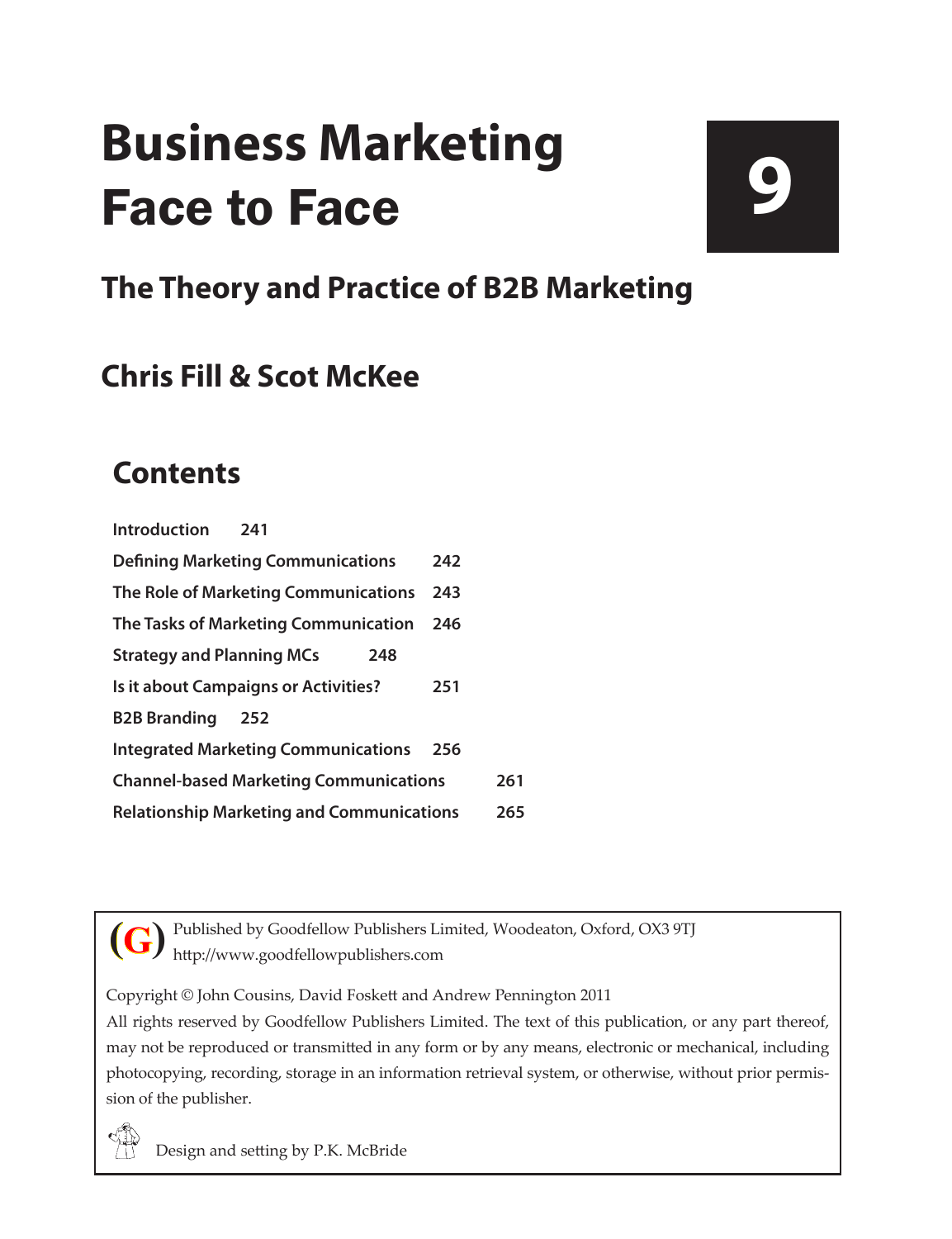## **9 Principles of Business Marketing Communications**

#### **Overview**

The main aim of this chapter, and the next, is to develop an understanding of the principles and characteristics of marketing communications. From an exploration of its role and tasks, the chapter considers some of the strategic issues and explores marketing communications strategy from a business audience perspective. A framework for the development of marketing communication plans follows.

B2B branding and integrated marketing communications are explored before examining marketing channel-based communications. If channels are to operate successfully and inter-firm relationships are to be developed for the benefit of all channel members, then sound trade channel communications are crucial. The chapter concludes with an examination of relationship-based marketing communication, and in particular, the nature, role and dynamics associated with client/agency based relationships.

### **Aims and objectives**

The aim of this chapter is to explore issues concerning the role and characteristics of business marketing communications.

#### **The objectives of this chapter are to enable readers to:**

- **1** Explain the role and tasks of business-to-business marketing communications.
- **2** Examine the nature of strategy and planning in business marketing communications.
- **3** Consider issues related to business-to-business branding.
- **4** Explain the core ideas and characteristics associated with integrated marketing communications.
- **5** Consider the nature of channel-based marketing communications.
- **6** Explore ways in which marketing communications might be used to develop business relationships.